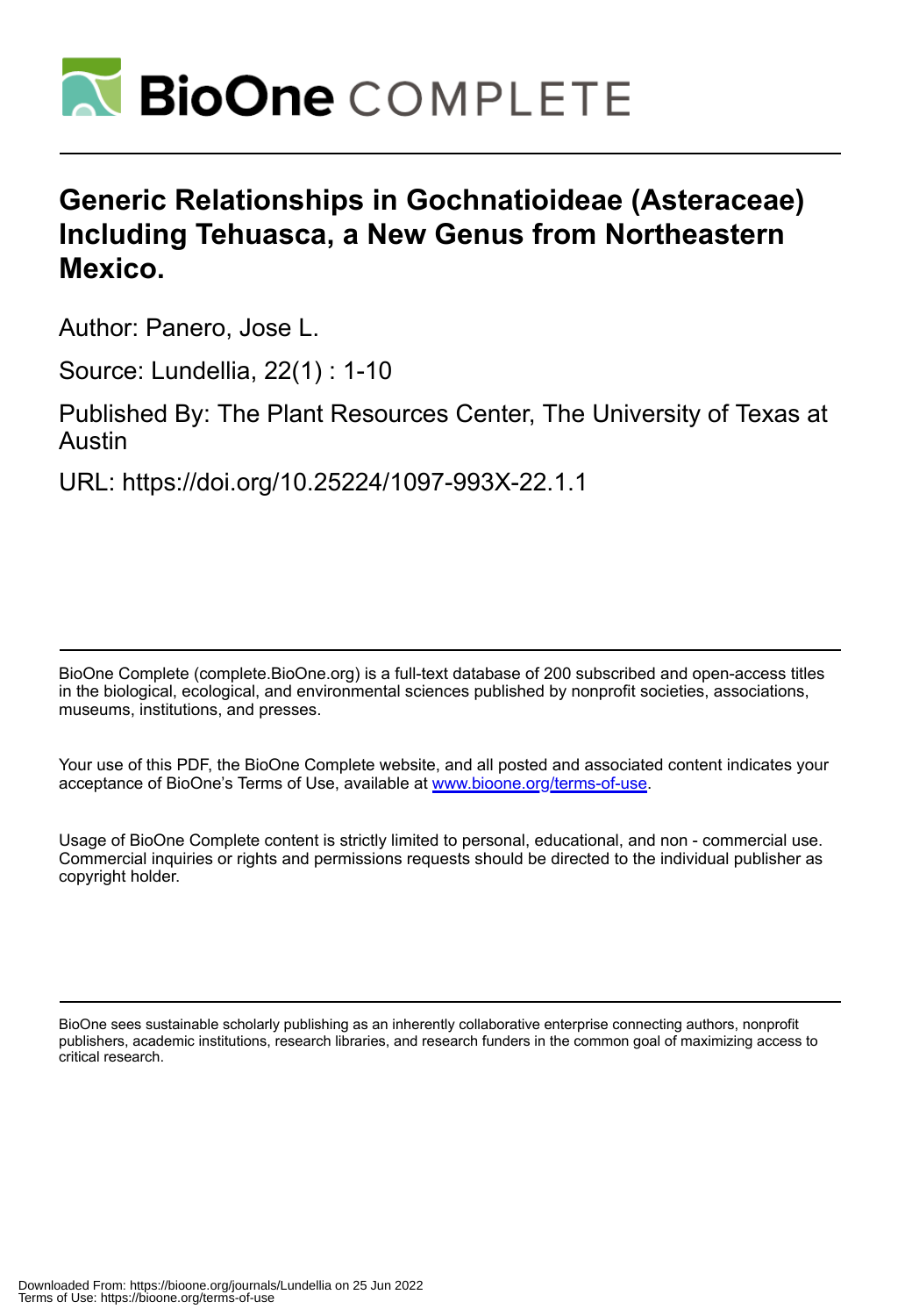## GENERIC RELATIONSHIPS IN GOCHNATIOIDEAE (ASTERACEAE) INCLUDING TEHUASCA, A NEW GENUS FROM NORTHEASTERN MEXICO.

#### Jose L. Panero

Department of Integrative Biology, The University of Texas, 1 University Station C0930, Austin, TX 78712, U.S.A. Author for correspondence (panero@utexas.edu)

Abstract: Phylogenetic analysis of the Internal and External Transcribed Spacer regions of nuclear ribosomal DNA was used to elucidate the taxonomic limits of the genus Gochnatia and generic relationships in Gochnatioideae. These analyses place Richterago and Cnicothamnus sister to Gochnatia and collectively sister to the discoid genera Anastraphia and Nahuatlea. Gochnatia is monophyletic and has three main clades each corresponding to formal sections of the genus, namely Gochnatia, Moquiniastrum, and Pentaphorus. The recently described genus Nahuatlea was not monophyletic with its species found in a grade of three clades and only one species sister to the Caribbean genus Anastraphia. Nahuatlea magna is sister to Anastraphia and a new genus, Tehuasca, is erected with this species as its type. Tehuasca shares with Anastraphia corollas with glandular trichomes but differs from Anastraphia in having white to yellow corollas, recurved lobes of the corollas and leaf margins without spiny mucros. Tehuasca magna is a native species of northeastern Mexico.

Keywords: Anastraphia, Gochnatia, Nahuatlea, long distance dispersal, Caribbean biogeography, Mexican Asteraceae

Subfamily Gochnatioideae was described (Panero & Funk, 2002) to include four genera of Mutisieae sensu Cabrera (1977), Cnicothamnus, Cyclolepis, Gochnatia, and Richterago, that form a well-supported clade in phylogenetic analysis of chloroplast DNA sequence data (Panero & Funk, 2008). There are no morphological synapomorphies for the subfamily; characters that have been used to define a Gochnatia complex (Freire et al., 2002) are also found in closely related taxa outside Gochnatioideae since the two Southeast Asian species of Gochnatia section Leucomeris were found to be sister to the genus Nouelia tribe Hyalideae of southwestern China (Panero and Funk, 2008). Sancho and Freire (2009) point out that genera of Gochnatioideae can be recognized by a combination of three characters including dorsally glabrous style branches, apiculate apical anther appendages and deeply dissected 5-lobed corollas. Except for Cnicothamnus and three species of Richterago (Roque & Pirani, 2014) members of the subfamily have discoid capitula. Gochnatioideae contains approximately 90

species distributed in South America, the Caribbean and Mexico.

A stable generic classification of the Gochnatioideae has not been reached mainly because of the difficulty in circumscribing the limits of the genus Gochnatia. Cladistic analyses of morphological characters show that Gochnatia as circumscribed by Cabrera (1971) is a polyphyletic genus (Bremer, 1994; Jiménez Rodríguez et al., 2004; Ventosa-Rodriguez and Herrera-Olivier, 2011a). Cabrera recognized six sections in the genus including Discoseris, Gochnatia, Hedraiophyllum, Leucomeris, Moquiniastrum, and Pentaphorus. Freire et al. (2002) synonymized section Moquiniastrum under sect Hedraiophyllum and recognized three additional sections, namely Anastraphioides, Glomerata and Rotundifolia. The process of defining a natural Gochnatia started with the removal of species of Gochnatia section Discoseris and placing them in Richterago (Roque & Pirani, 2001). Hind (2007) recognized the two species of section Pentaphorus at the genus level but Telleria et al. (2013) did not find pollen characters to differentiate it

LUNDELLIA 22:1–10. 2019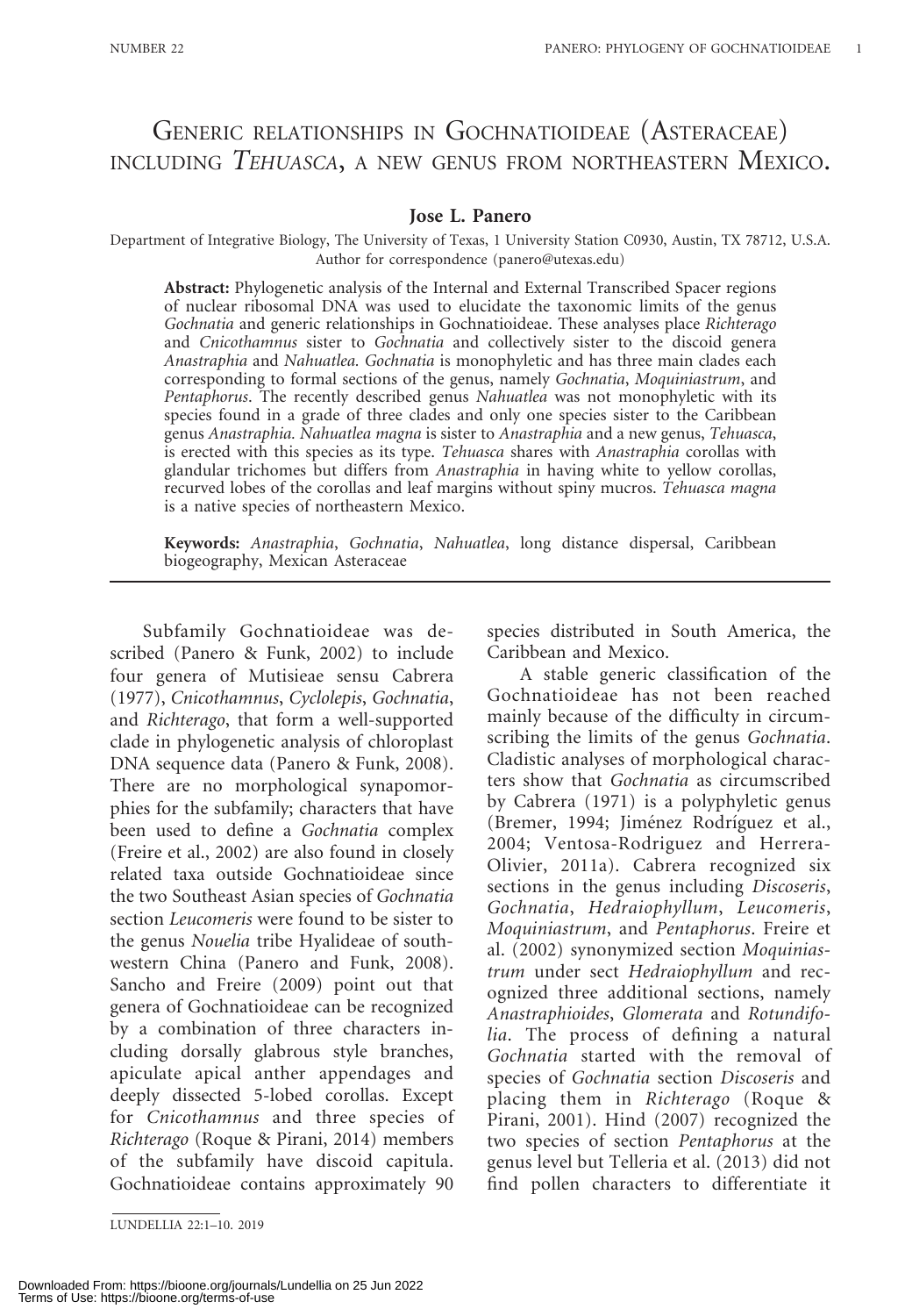from other South American gochnatias. Anastraphia was recently resurrected (Ventosa-Rodriguez & Herrera-Olivier, 2011b) to accommodate all the Caribbean species of Gochnatia placed by Freire et al. (2002) in section Anastraphioides. A phylogenetic study using nrITS concatenated with several chloroplast markers (Funk et al., 2014) shows that Gochnatia s. l. is paraphyletic with the South American species placed in two clades, one with members of Gochnatia section Moquiniastrum sister to Richterago, and the other clade including taxa of Gochnatia sections Pentaphorus and Gochnatia and sister to all other species of the subfamily except Cyclolepis. The Mexican species of Gochnatia that were strongly supported as sister to Anastraphia have been recognized subsequently as a new genus, Nahuatlea (Funk et al., 2017). Despite a lack of significant statistical support for the relationships of the three clades of South American Gochnatia representing sections Gochnatia, Moquiniastrum and Pentaphorus, Funk et al. (2014) choose to recognize these three groups at the genus level.

The phylogenetic relationships of Cyclolepis to other Gochnatioideae and Wunderlichioideae in nuclear genomic studies of Asteraceae (Mandel et al., 2019) is equivocal, and conflicts with earlier Asteraceae phylogenies based on plastid data (Panero & Funk, 2008; Panero et al., 2014). In concatenated analysis of nuclear genomic data, a Cyclolepis –Wunderlichioideae clade is moderately supported as sister to Gochnatioideae. In coalescent-based species tree estimation, Cyclolepis is sister to Gochnatioideae but these are collectively sister to Wunderlichioideae rather than a Hecastocleidoideae - Asteroideae clade as reconstructed from chloroplast DNA.

To ascertain generic relationships in Gochnatioideae I undertook a sequence analysis of ITS and ETS regions of the nuclear ribosomal DNA. In particular, I aimed to (1) evaluate the monophyly of the South American Gochnatia and (2) determine the relationships of Nahuatlea to other genera of Gochnatioideae.

## MATERIALS AND METHODS

TAXONOMIC SAMPLING. Sampling was informed by previous molecular studies (Panero & Funk, 2008; Funk et al., 2014) and the taxonomic revision of Gochnatia (Cabrera 1971, Freire et al., 2002). Nomenclatural types for all sections of Gochnatia were included except for those of sect Rotundifolia and sect. Hedraiophyllum that were not available. All species of Nahuatlea were sampled. Exemplars of six genera from the basal grade of Asteraceae clades outside Gochnatioideae were also included: Stifftia (Stifftioideae), Hyalis, Ianthopappus, Leucomeris, Nouelia of the Hyalideae, and Wunderlichia (Wunderlichieae, Wunderlichioideae). The genus Plazia of Mutisioideae served as outgroup. A list of the 40 species, including 33 Gochnatioideae, analyzed in the study is provided in Appendix 1.

MOLECULAR METHODS. Total genomic DNA was isolated from field-collected leaves preserved in liquid nitrogen, CTAB solution or silica using the CTAB method (Doyle and Doyle 1987) modified to include a one volume phenol-chloroform-isoamyl alcohol extraction and two 70% ethanol washes. Total DNA was resuspended in water - 7 M sodium acetate (10:1), precipitating the DNA with one volume of ethanol, followed by two ethanol washes. Herbarium and some silica-preserved samples were isolated using the DNeasy<sup>®</sup> Plant Mini Kit from Qiagen, Inc. (Qiagen Sciences, Germantown, MD, USA).

DNA fragments were amplified using the polymerase chain reaction (PCR) in 50 ll reactions with 2 units of Taq polymerase, 0.2 M Tris-HCl, 8 mM  $(NH_4)_2SO_4$ , 0.2 mM dNTPs, 5 mM  $MgCl<sub>2</sub>$ , 20 µM of primers, target DNA and water to a volume of 50µl. PCR amplification protocols for the ITS and ETS included the following steps:  $95^{\circ}$ C for 4 min, 50 °C for 45 s, 72 °C for 1 min followed by 36 cycles of 95  $\degree$ C for 1 min, 50  $\degree$ C for 45 s, 72  $\degree$ C for 1 min with a 2 s extension per cycle and a final extension of 72  $\degree$ C for 8 min (Rivera et al., 2016). Primers 18S-ETS (Baldwin and Markos, 1998) and a newly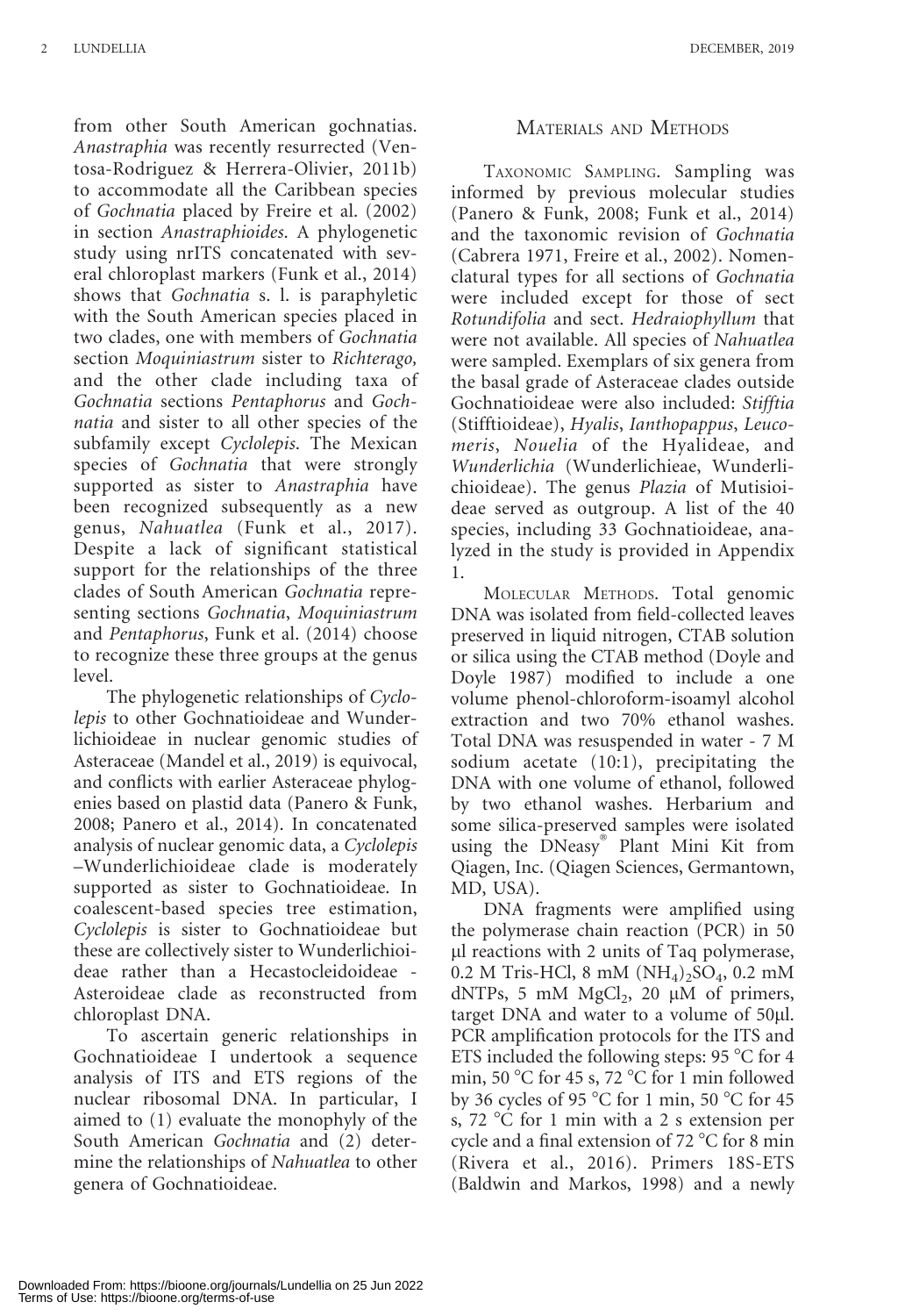developed primer ETS-Goch (5' GAT GTC TGC TTG CGC AGC AAC G-3') were used to amplify and sequence the ETS region. The ETS-Goch primer was developed to amplify the ETS region of the nuclear ribosomal IGS for the basal lineages of the Asteraceae. The ETS primer in the IGS region developed for tribe Madieae of the Heliantheae alliance (Baldwin and Markos 1998) did not amplify a majority of samples of subfamilies Barnadesioideae, Gochnatioideae, Mutisioideae, Stifftioideae, or Wunderlichioideae. The ETS primer developed for tribe Cardueae (Kelch and Baldwin, 2003) was used instead but this only amplified a very weak product for the genus Cnicothamnus. The Cnicothamnus ETS fragment was cloned using the TOPO TA cloning kit (Invitrogen, Carlsbad, CA, USA) and sequenced with the plasmid primers T7 and M13R to obtain the ETS primer sequence for Cnicothamnus. ETS-Goch was used to amplify most sequences included in this study. The ITS region was amplified using primers ITS 5 and ITS 4 of White et al. (1990) and occasionally primer ITS 7.5 (GAGTCATCAGCTCGCGTTGAC TA; Plovanich and Panero, 2004) in lieu of ITS 5 in amplification and sequencing reactions. Genbank accession numbers for the resulting sequences are provided in Appendix 1.

Sequences were edited using Sequencher v 4.9 (Gene Codes Corporation, Ann Arbor, USA) and assembled into primer-based matrices. Matrices were exported as Nexus interleaved files and concatenated in Paup\* 4.0a build 163 (Swofford, 2002) then imported into Mesquite v 3.04 (Maddison and Maddison, 2015) to produce nbrf files. Alignment of the nbrf-formatted files was performed at the European Bioinformatics Institute website (http://www.ebi.ac.uk/ Tools/msa/mafft) using MAFFT (Katoh and Standley, 2013). The aligned matrices were imported into Mesquite, edited for minor changes in homology and subsequently exported as simplified Nexus interleaved files and concatenated in Paup\* v. 4.0a, build 166. The concatenated matrix was exported as a simplified Nexus sequential file to use in phylogenetic analyses.

PHYLOGENETIC ANALYSES. Bayesian phylogenetic analyses were performed for the ITS plus ETS concatenated dataset. Models of molecular evolution were evaluated under the Akaike Information Criteria (Akaike, 1974) using the program MrModeltest 2.1 (Nylander, 2004). Number of informative characters was calculated by PAUP\* (Swofford, 2002). The concatenated dataset was treated as a single partition with the model of evolution chosen using MrModeltest 2.1 specified as  $GTR + G + I$ . Two independent runs of four Markov chains, each starting with a random tree for 40 million generations was implemented, sampling trees at every 5,000<sup>th</sup> generation. Stationarity of the chains was ascertained using ESS (Effective Sample Size) values above 200 as viewed in Tracer v1.7.1 (Rambaut et al., 2018) and Mr. Bayes 3.2.6 (Ronquist et al., 2012). The first 10% of the trees were discarded as burn-in samples. The 50% majority rule consensus tree was calculated by MrBayes 3.2.6 (Ronquist et al., 2012). Analyses were performed in the Cyberinfrastructure for Phylogenetic Research (CIPRES) cluster (Miller et al., 2015, https://www.phylo.org). A maximum clade credibility (MCC) tree was constructed in TreeAnnotator v1.10 (Rambaut et al., 2018) depicting the maximum sum of posterior clade probabilities and visualized and edited in FigTree v.1.4.3 (Rambaut et al., 2018, http://tree.bio.ed.ac.uk/software/ figtree/).

Corolla and trichome morphology was observed and recorded under polarized light using a Nikon Eclipse Ni compound light microscope at the microscopy and imaging facility of the University of Texas.

### **RESULTS**

The aligned ITS and ETS matrix was 1079 base pair (bp) long (669 bp for ITS, and 410 bp for ETS) of which 575 characters were constant and 378 of these were parsimony-informative.

Gochnatioideae was polyphyletic because Cyclolepis was sister to all other genera of the subfamily and Wunderlichia (Wunderlichioideae), but statistical support was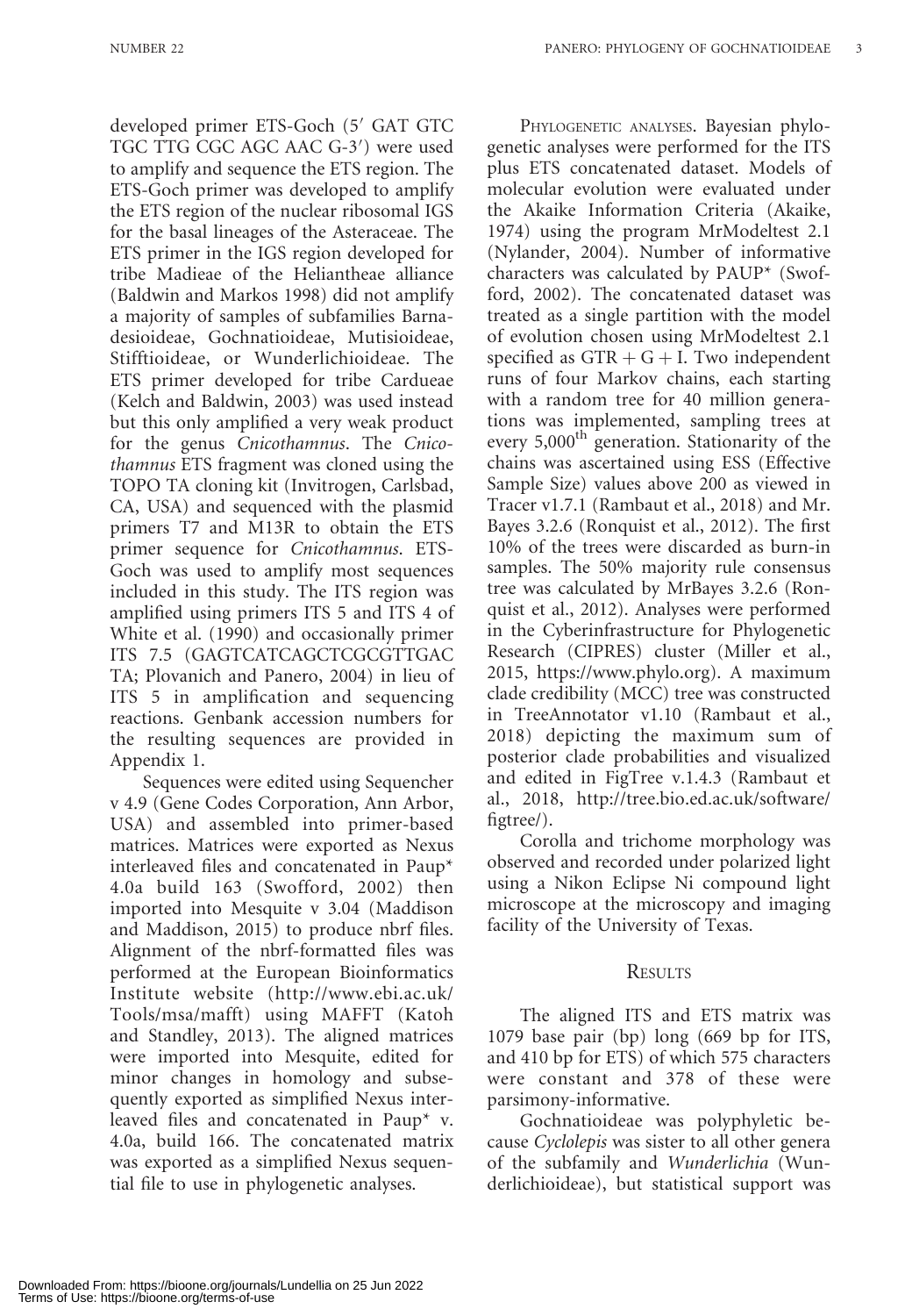below a 0.99 significance threshold (95-98%, Fig. 1). All genera of Gochnatioideae were monophyletic except for Nahuatlea. Nahuatlea was supported in a clade with Anastraphia, but N. magna alone was strongly supported as sister to Anastraphia. Nahuatlea hypoleuca, the type species, formed a clade with three other nahuatleas, that with a well-supported  $N.$  arborescens  $+ N.$  smithii clade formed a grade (Fig. 1). Cnicothamnus was supported in a clade with Gochnatia,  $Richterago+Nahuatlea$  (including N. magna), and Anastraphia, but its position sister to Richterago and collectively sister to Gochnatia resolved with less than 95% statistical support.

### **DISCUSSION**

Phylogenetic analysis of nrITS+ETS (Fig. 1) provided strong evidence to support recognition of a monophyletic Gochnatia that includes three of the six sections of the genus recognized by Cabrera (1971), namely sections Gochnatia, Moquiniastrum (including G. cordata) and Pentaphorus, and G. palosanto of section Hedraiophyllum. This novel concept excludes the Caribbean and Mexican species of Gochnatia that have been recently transferred to the genera Anastraphia and Nahuatlea, respectively (Ventosa-Rodriguez and Herrera-Oliver 2011b; Funk et al., 2014; 2017). An alternate taxonomic view that recognizes Moquiniastrum and Pentaphorus at generic rank is similarly consistent with the ITS+ETS phylogeny. However, the paraphyletic relationship found in Funk et al. (2014) lacks significant statistical support, thus there is no phylogenetic impediment to accepting these in Gochnatia. Gochnatia as here circumscribed can be separated from other Gochnatioideae by a distinctive combination of morphological characters including discoid capitula, a shrubby habit, and curled or reflexed corolla lobes.

The genus Nahuatlea, is currently circumscribed is polyphyletic in the ITS+ETS phylogeny. Nahuatlea magna was strongly supported as sister to Anastraphia and herein recognized as a new monospecific genus, Tehuasca (Tehuasca magna in Fig. 1). There is evidence for the Nahuatlea arborescens  $+ N$ . smithii clade outside the typecontaining Nahuatlea clade but its phylogenetic position is not statistically supported so taxonomic assessment is equivocal. Tehuasca magna, a small shrub or small tree with broadly ovate leaves from centralnortheastern Mexico, shares with most Anastraphia species pubescent corollas as opposed to glabrous as in nahuatleas (Fig. 2). Whereas most species of Anastraphia have well-developed spiny mucros, Tehuasca has entire margins.

Excluding the South American monotypic genus Cyclolepis from Gochnatioideae, the ITS+ETS phylogeny shows two sister lineages of the subfamily (Fig. 1) each of which contains genera that are geographically confined to either North or South America. Anastraphia and species originally described in Nahuatlea are North American/ Caribbean, whereas Gochnatia, Richterago and Cnicothamnus are South American endemics (Fig. 1). Cyclolepis, Wunderlichioideae, as well as more basal Asteraceae are South American in origin. Based on our phylogeny, the North American lineage is, probably, the result of long distance from South America. Diversification and dispersal in Mexico ultimately resulted in later spread to the Caribbean and allopatric speciation of Anastraphia on multiple islands.

Nahuatlea magna is recognized as a new, monospecific genus, Tehuasca. Of all the species of North American Gochnatioideae, Tehuasca magna is the most hygrophytic with populations of the species found in tropical, seasonally dry, xerophytic to moist forests.

Tehuasca Panero, gen. nov. Type: Tehuasca magna (M. C. Johnst. ex Cabrera) Panero

Similar to Anastraphia in having deeply dissected corollas and globular glandular trichomes on the abaxial surface of corollas but differs in having leaves with entire margins, coiled corolla lobes, and mostly creamy white, sometimes pale yellow, corollas.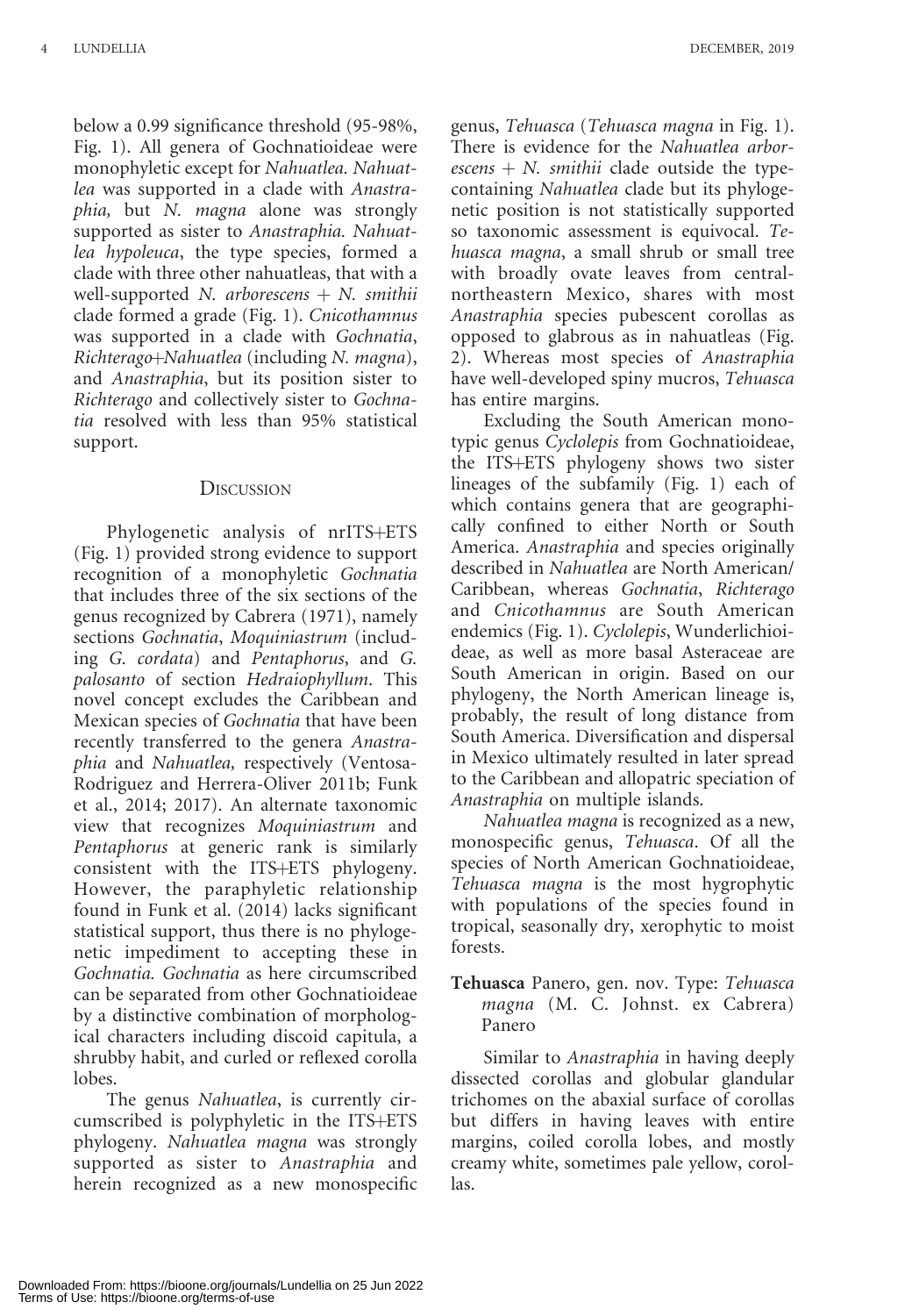

FIG. 1. Phylogenetic relationships among genera of Gochnatioideae based on Bayesian analysis of nuclear ribosomal internal and external transcribed spacer DNA sequences. Subfamily or tribal names label branches leading to the most recent common ancestor.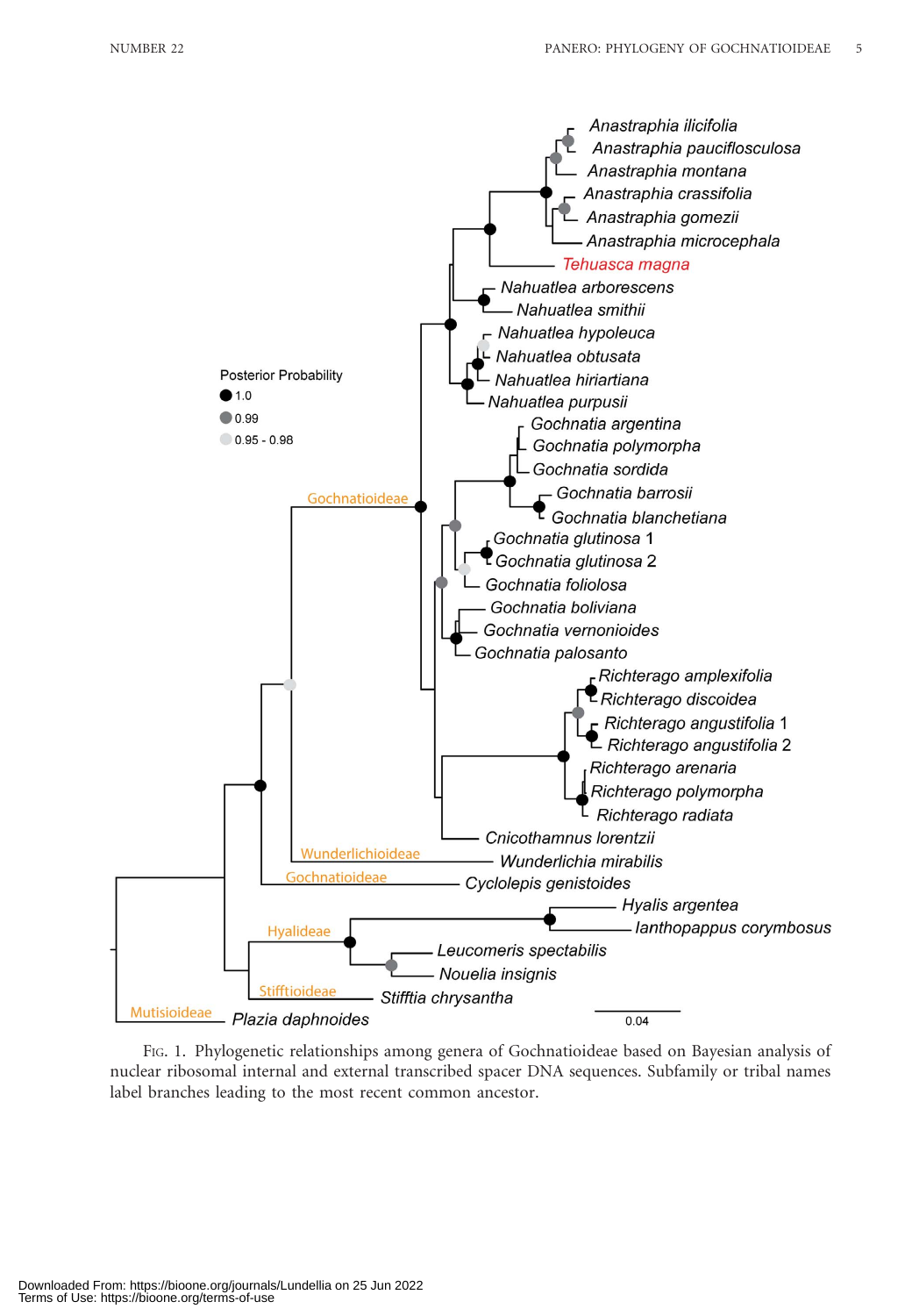

FIG. 2. Polarized light micrographs of corollas of representative species of North American and Caribbean Gochnatioideae. A. Tehuasca magna (Servin 1457, TEX). Arrow points to biseriate grandular trichomes at distal ends of corolla lobes. B. Nahuatlea hypoleuca (G. B. Hinton 18096, TEX). Arrow points to glabrous abaxial surface of corolla lobe. C. Nahuatlea smithii (Ortega 121, TEX). Arrow points to glabrous abaxial surface of corolla lobe. D. Anastraphia sessilis (García & Pimentel 787, TEX). Arrow points to biseriate glandular trichomes at abaxial, distal end of corolla lobes.

Shrubs or small trees. Leaves alternate, simple, petiolate, blades ovate to ovateobovate, rarely suborbicular, apices acute to acuminate, leaf margins entire. Capitulescences of simple cymes. Capitula discoid, involucre campanulate, phyllaries in 5-6 series, phyllaries imbricate. Disc flowers 40- 80, creamy white or yellow, abaxial surface mostly glabrous except for the distal end of lobes that are covered with mostly biseriate

glandular trichomes, lobes coiled. Anthers five, white, with small tails and narrowly lanceolate appendages, endothecial cells with polar thickenings, cells of the appendages and distal third of anthers sclerified. Styles with short, acuminate lobes, yellow, glabrous. Cypselae densely sericeous, silvery, pappus of multiple, stramineous bristles of equivalent length, distal end of bristles slightly expanded.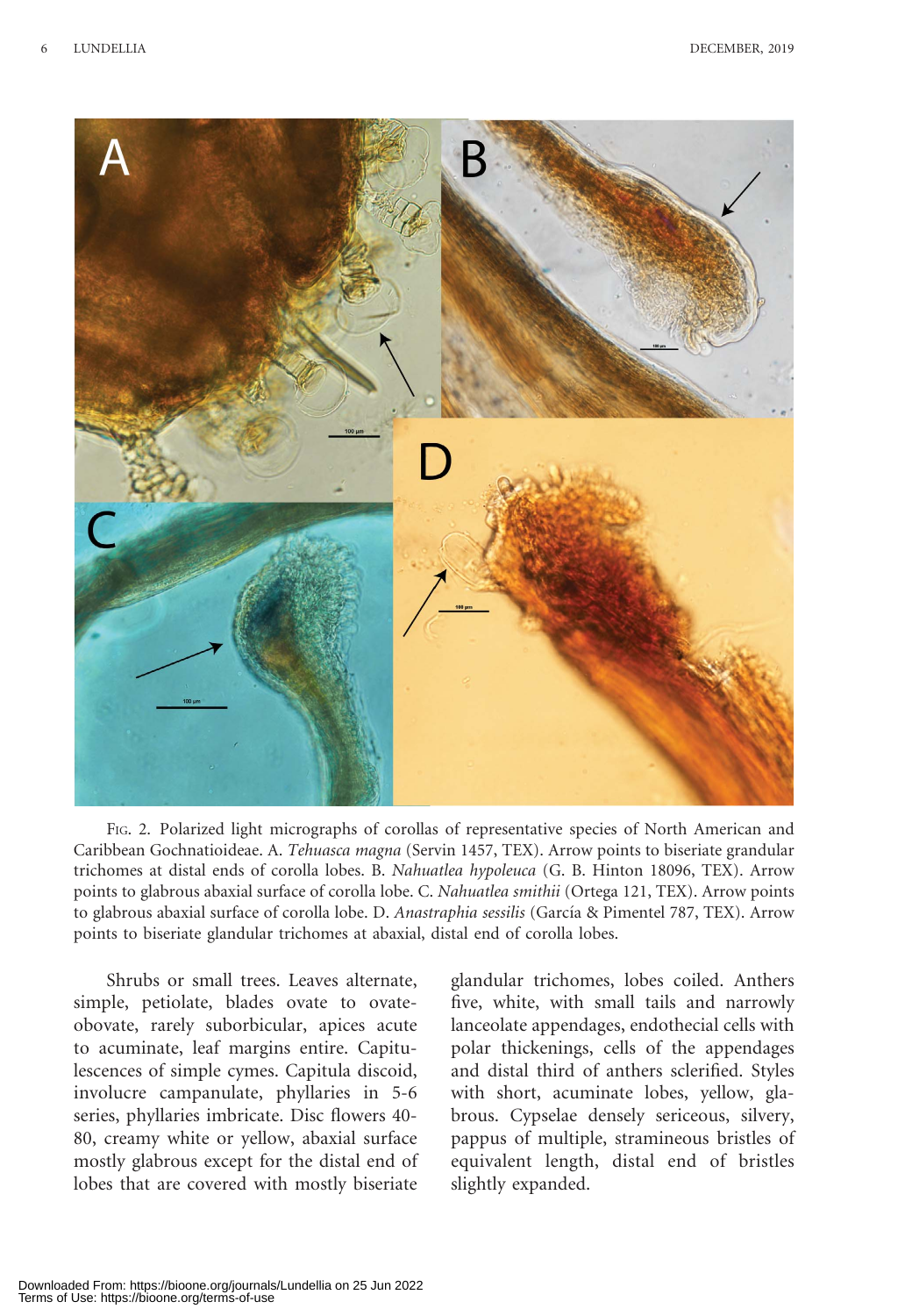Tehuasca is endemic to the tropical moist and deciduous forests of eastern central/northern Mexico in the states of Guanajuato, Hidalgo, Queretaro, San Luis Potosi, and Tamaulipas. The name Tehuasca is an anagram of Huasteca. A significant portion of the geographic range of Tehuasca is within the boundaries of the Huasteca or Huasteca Potosina region, the pre-Columbian home of the Huasteca people. The Huasteca is a region of unusual beauty whose numerous limestone mountains have been eroded by multiple surface and underground rivers.

Tehuasca magna (M. C. Johnst. ex Cabrera) Panero, comb. nov. Basionym: Gochnatia magna M. C. Johnst. ex Cabrera, Revista Mus. La Plata, Secc. Bot., 12(66): 147-150. 1971. Nahuatlea magna (M. C. Johnst. ex Cabrera) V. A. Funk, Phytokeys 91: 112. TYPE: MEXICO. Tamaulipas: 0.5 miles E of Nuevo Morelos, Oct 25 1959, J. Graham and M. C. Johnston 4485 (HOLOTYPE: MEXU; ISOTYPE: TEX!)

Shrubs or small trees 2-5 m tall. Leaves alternate, simple, petiolate, petioles 0.4-12 mm long, blades ovate to ovate-obovate, rarely suborbicular, apices acute to acuminate, leaf margins entire, adaxial surface green, sparsely pubescent, abaxial surface creamy in color, densely pubescent, approximately 3-10 cm long, 1.5-7 cm wide. Capitulescences of simple cymes with 2-9 capitula. Capitula discoid, involucre campanulate to urceolate, 1.2-1.7 cm long, 1-1.5 cm wide, phyllaries in 5-6 series, phyllaries imbricate, densely pubescent on abaxial surfaces, pubescence gradually decreasing from base to tip, distal end of phyllary glabrescent to glabrous, apices acuminate ending in a small mucro. Disc flowers 40-80 creamy white or yellow, abaxial surface mostly glabrous except for the distal end of lobes that are covered with mostly biseriate glandular trichomes, the trichomes with broadly expanded, globular, terminal cells, lobes coiled. Anthers five, white, with small tails and narrowly lanceolate appendages, endothecial cells with polar thickenings, cells of the appendages and distal third of anthers

sclerified. Styles with short, acuminate lobes, yellow, lobes 0.4 mm long, glabrous. Cypselae moderately to densely sericeous, silvery brown, 3.5-4 mm long, pappus of multiple, stramineous bristles of equivalent length, distal end of bristles slightly expanded.

Tehuasca magna, as the species epithet implies, has large capitula arranged in simple cymes with multiple series of imbricate phyllaries. However, these capitula are not the largest of the North American Gochnatioideae. The relatively recently described Nahuatlea hiriartiana (González Medrano et al., 2004) from the desert region of Hidalgo state in central Mexico has the largest capitula of the group. Cabrera (1971) stated that Tehuasca magna shares several characteristics with Gochnatia arborescens including broadly ovate leaves and capitulescences with few capitula arranged in condense, simple cymes or glomerules, but that their capitula were quite different. According to Cabrera the involucre of N. arborescens is campanulate-turbinate but campanulate in T. magna, the phyllaries are arranged in 8-10 series (vs. 5-6 series in T. magna) and the number of flowers is quite different with N. arborescens having 13-20 flowers vs. 40-80 in T. magna.

KEY TO THE GENERA OF GOCHNATIOIDEAE

- 1. Plants of North America
	- 2. Plants endemic to the Caribbean. Leaf margins with spiny mucros.........................Anastraphia
	- 2. Plants of Mexico and the USA. Leaf margins entire
		- 3. Apices of abaxial surface of corolla lobes without glandular trichomes........ Nahuatlea
		- 3. Apices of abaxial surface of corolla lobes with prominent glandular trichomes .....Tehuasca
- 1. Plants of South America
	- 4. Spiny shrubs. Longest bristles of pappus with plumose distal ends........................... Cyclolepis
	- 4. Shrubs or perennial herbs, not spiny. Pappus various.
		- 5. Capitula radiate
		- 6. Corollas vermillion to bright orange; small trees or shrubs in moist forests of Andean northern Argentina and southern Bolivia..........................................Cnicothamnus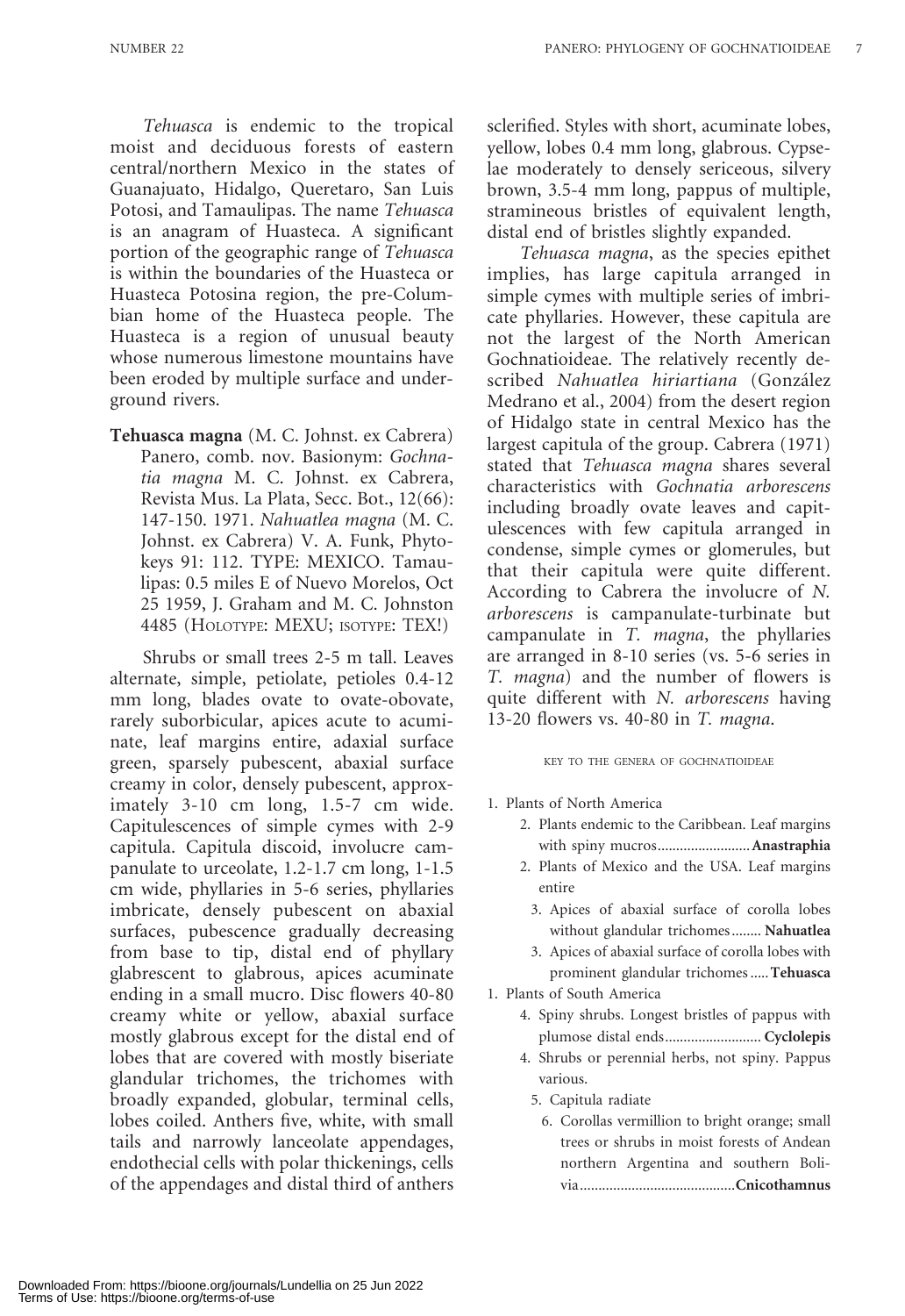- 6. Corollas white, pink, rarely purple; perennial herbs commonly forming rosettes rarely with short, leafy shoots of central and southern Brazil................... Richterago
- 5. Capitula discoid (sometimes peripheral corollas of capitulum slightly zygomorphic in Gochnatia)
	- 7. Shrubs or trees, sometimes glutinous .......................................... Gochnatia
	- 7. Perennial herbs ....................... Richterago

#### **ACKNOWLEDGMENTS**

I thank Iralys Ventosa Rodríguez for providing leaf material of Cuban anastraphias, and Edward E. Schilling, Susana Freire and Bonnie Crozier for reviewing the manuscript and for helpful comments. I also thank the curators of TEX–LL and NY, especially Thomas Zanoni, for permission to sample herbarium specimens for molecular studies. Support for this study was provided by a grant from the U.S. National Science Foundation (DEB-0343684).

#### LITERATURE CITED

- Akaike, H., 1974. A new look at the statistical model identification. IEEE Trans. Automat. Control 19, 716–723.
- Baldwin, B.G., Markos, S., 1998. Phylogenetic utility of the external transcribed spacer (ETS) of 18S-26S rDNA: congruence of ETS and ITS trees of Calycadenia (Compositae). Mol. Phylogenet. Evol. 10, 449–463.
- Bremer, K., 1994. Asteraceae: Cladistics and classification. Portland: Timber Press.
- Cabrera, A.L., 1971. Revisión del género Gochnatia (Compositae). Revista Mus. La Plata Secc. Bot. 12, 1–160.
- Cabrera, A.L., 1977. Mutisieae: Systematic review. Pp. 1039–1066 in: Heywood, V.H., Harborne, J.B. & Turner, B.L. (eds.), The biology and chemistry of the Compositae, vol. 2. London: Academic Press.
- Doyle, J., Doyle, J., 1987. A rapid procedure for DNA purification from small quantities of fresh leaf tissue. Phytochem. Bull. 19: 11–15.
- Freire, S.E., Katinas, L., Sancho G., 2002. Gochnatia (Asteraceae: Mutisieae) and the Gochnatia complex: Taxonomic implications from morphology. Ann. Missouri Bot. Gard. 89, 525–550.
- Funk, V.A., Sancho, G., Roque, N., Kelloff, C.L., Ventosa-Rodríguez, I., Diazgranados, M., Bonifacino, J. M., Chan, R.D., 2014. A phylogeny of the Gochnatieae: understanding a critically placed tribe in the Compositae. Taxon 63, 859–882.
- Funk, V.A., Sancho, G., Roque, N., 2017. Nahuatlea: a new genus of Compositae (Gochnatieae) from North America. Phytokeys, 91, 105–124.
- González Medrano, F., Villaseñor, J.L., Medina Lemos, R., 2004. A new species of Gochnatia (Asteraceae, Mutisieae) from the desert scrubland from the state of Hidalgo, Mexico. Novon 14, 434– 436
- Hind, D.J.N., 2007. Tribe Mutisieae. Pp. 90–123 in: Kadereit, J.W. & Jeffrey, C. (eds.), in Families and genera of vascular plants, vol. 8. Berlin, Heidelberg: Springer Verlag.
- Jiménez Rodríguez, F., Katinas, L., Tellería, M.C., Crisci, J., 2004. Salcedoa gen. nov., a biogeographic enigma in the Caribbean Mutisieae (Asteraceae) Syst. Bot. 29, 987–1002.
- Katoh, K. & Standley, D.M., (2013). MAFFT multiple sequence alignmentsoftware version: improvements in performance and usability. Mol. Biol. Evol. 30, 772–780.
- Kelch, D.G., Baldwin, B.G., 2003. Phylogeny and ecological radiation of New World thistles (Cirsium, Cardueae-Compositae) based on ITS and ETS rDNA sequence data. Mol. Ecol. 12, 141–151.
- Mandel, J.R., Dikow, R.B., Siniscalchi, C.M., Thapa, R., Watson, L.E., Funk, V.A., 2019. A fully resolved backbone phylogeny reveals numerous dispersals and explosive diversifications throughout the history of Asteraceae. Proc. Nat. Acad. Sci. USA 116, 14083–14088.
- Miller, M.A., Schwartz, T., Pickett, B.E., He, S., Klem, E.B., Scheuermann, R.H., Passarotti, M., Kaufman, S., O'Leary, M.A., 2015. A RESTful API for access to phylogenetic tools via the CIPRES Science Gateway. Evol. Bioinformatics 11, 43–48.
- Maddison, W.P., Maddison, D.R., 2015. Mesquite: a modular system for evolutionary analysis. Version 3.04. http://mesquiteproject.org.
- Nylander, J., (2004). MrModeltest V2. Program Distributed by the Author. Bioinformatics. 24. 581-583.
- Panero, J.L. & Funk, V.A., 2008. The value of sampling anomalous taxa in phylogenetic studies: Major clades of the Asteraceae revealed. Mol. Phylogenet. Evol. 47, 757–782.
- Panero J.L., Freire, S.E., Ariza Espinar, L., Crozier, B.S., Barboza, G.E., Cantero, J.J., 2014. Resolution of deep nodes yields an improved backbone phylogeny and a new basal lineage to study early evolution of Asteraceae. Mol. Phylogenet. Evol. 80: 43–53.
- Plovanich, A., Panero, J.L., 2004. A phylogeny of the ITS and ETS for Montanoa (Asteraceae: Heliantheae). Mol. Phylogenet. Evol. 31, 815–821.
- Rambaut A., Drummond, A.J., 2007. BEAST: Bayesian evolutionary analysis by sampling trees. BMC Evol. Biol. 7, 214.
- Rambaut, A., Drummond, A.J., Xie, D., Baele, G., Suchard, M.A., 2018. Posterior summarization in Bayesian phylogenetics using Tracer 1.7. Syst. Biol. 67, 901–904.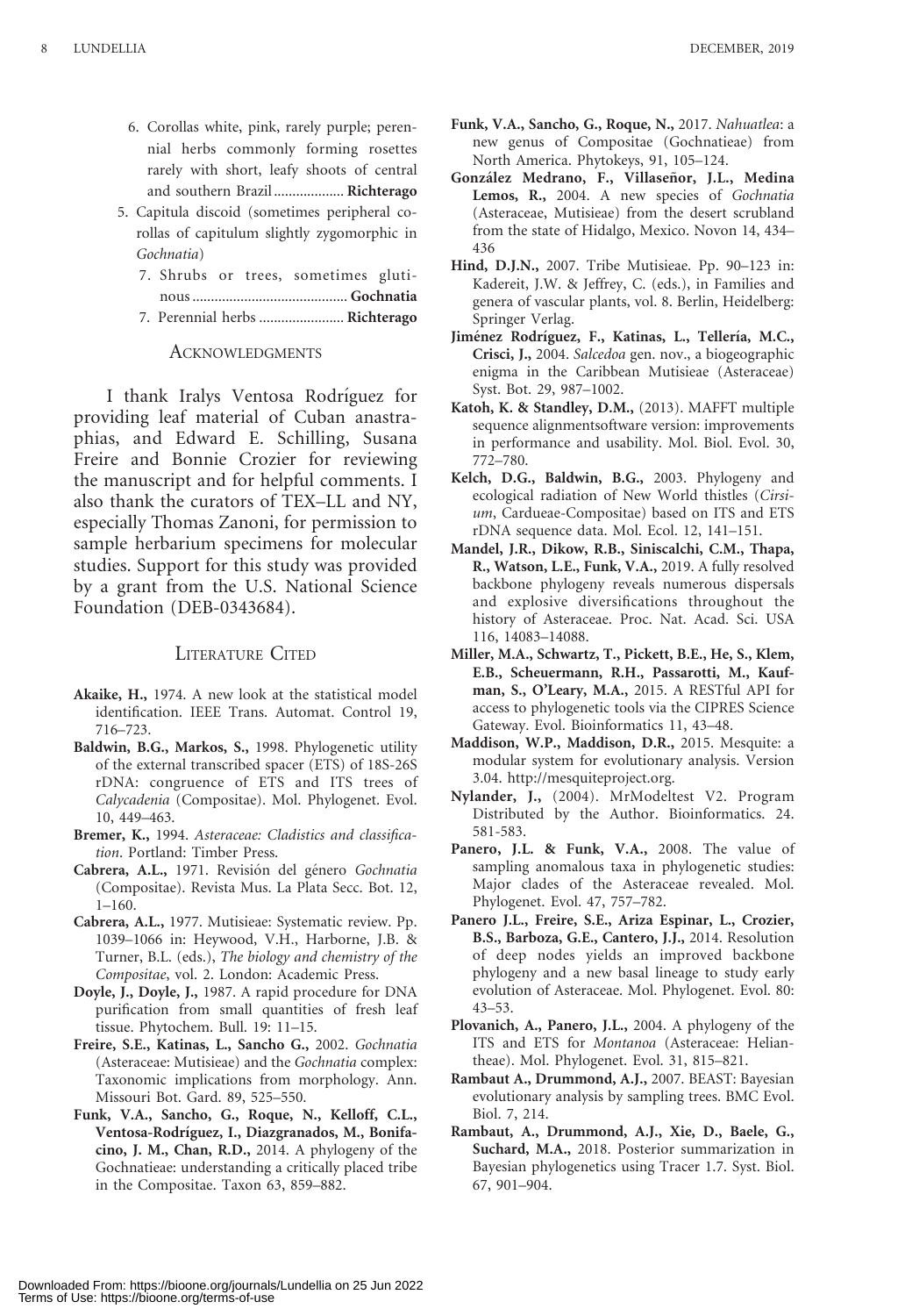- Ronquist, F. and Huelsenbeck, J.P. 2003. MrBayes 3: Bayesian phylogenetic inference under mixed models. Bioinformatics 19, 1572–1574.
- Rivera, V.L., Panero, J.L., Schilling, E.E., Crozier, B.S., Moraes, M.D., 2016. Origins and recent radiation of Brazilian Eupatorieae (Asteraceae) in the eastern Cerrado and Atlantic Forest. Mol. Phylogenet, Evol. 97, 90–100.
- Ronquist, F., Teslenko, M., van der Mark, P., Ayres, D. L., Darling, A., Höhna, S., Larget, B., Liu, L., Suchard, M. A., Huelsenbeck, J.P., 2012. Syst. Biol. 61, 539–542.
- Roque, N., Pirani, J.R., 2001. Reinstatement of the name Richterago, Kuntze and recircumscription of the genus to include species formerly treated as Actinoseris (Endl.) Cabrera (Compositae, Mutisieae). Taxon 50, 1155–1160.
- Swofford, D.L., 2002. PAUP\*: Phylogenetic Analysis Using Parsimony (and Other Methods). Version 4.0a build 163 (2018). Sinauer Associates, Sunderland, Massachusetts.

APPENDIX 1. LIST OF SPECIMENS OF ASTERACEAE AND OUTGROUP TAXA SEQUENCED IN THIS STUDY. GENBANK ACCESSION NUMBERS ARE AS FOLLOWS: ETS, ITS,  $NS = NO$  sequence available.

Anastraphia crassifolia Britton, MN457774, KF989534. Anastraphia gomezii León, MN457773, KF989537. Anastraphia ilicifolia D. Don, MN457775, 457813. Anastraphia microcephala Griseb., MN457778, NS. Anastraphia montana Britton, MN457779, NS. Anastraphia pauciflosculosa C. Wright ex. Hitchc., MN457776, MN457814. Cnicothamnus lorentzii Griseb., MN457761, MN457799. Cyclolepis genistoides D. Don, MN457791, MN457827. Gochnatia argentina (Cabrera) Cabrera, MN457764, MN457802. Gochnatia barrosii Cabrera, MN457765, MN457803. Gochnatia blanchetiana (DC.) Cabrera, MN457766, MN457804. Gochnatia boliviana S. F. Blake, MN457767, MN457805. Gochnatia foliolosa (D. Don) D. Don & Arn. ex Hook., MN457772, MN457810. Gochnatia glutinosa (D. Don) D. Don & Arn. Ex Hook., 1, MN457762, MN457800. Gochnatia glutinosa (D. Don) D. Don & Arn. Ex Hook., 2, MN457763, MN457801. Gochnatia palosan-

- Suchard, M. A., Lemey, P., Baele, G., Ayres, D.L., Drummond, A.J., Rambaut, A. 2018. Bayesian phylogenetic and phylodynamic data integration using BEAST 1.10 Virus evolution 4: vey016.
- Ventosa-Rodríguez, I., Herrera-Oliver, P.P., 2011a. Do the Antillean species of Gochnatia Kunth (Asteraceae) truly belong in that genus? A phylogenetic analysis based on morphological characters. Compositae Newslett. 49, 8–22.
- Ventosa-Rodríguez, I., Herrera-Oliver, P.P., 2011b. Restoration of the name Anastraphia to define the species in the section Anastraphioides of Gochnatia (Gochnatioideae, Asteraceae). Compositae Newslett. 49, 23–37.
- White, T.J., Bruns, T., Lee S, Taylor, J., 1990. Amplification and direct sequencing of fungal ribosomal RNA genes for phylogenetics. In: Innis, M. A., Gelfand, D.H., Sninsky, J.J., White T.J., (Eds.) PCR Protocols: A Guide to Methods and Applications. Academic Press, New York, pp. 315– 322.

to Cabrera, MN457768, MN457806. Gochnatia polymorpha (Less.) Cabrera, MN457771, MN457809. Gochnatia sordida (Less.) Cabrera, MN457769, MN457807. Gochnatia vernonioides Kunth, MN457770, MN457808. Hyalis argentea D. Don ex Hook., MN457797, MN457833. Ianthopappus corymbosus (Less.) Roque & D. J. N. Hind, MN457796, MN457832. Leucomeris spectabilis D. Don, MN457794, MN457830. Nahuatlea arborescens (Brandegee) V. A. Funk, MN457780, MN457816. Nahuatlea hiriartiana (Medrano, Villaseñor & Medina) V. A. Funk, MN457783, MN457811. Nahuatlea hypoleuca (DC.) V. A. Funk, MN457782, MN457812. Nahuatlea obtusata (S. F. Blake) V. A. Funk, MN457784, MN457817. Nahuatlea purpusii (Brandegee) V. A. Funk, MN457785, MN457818. Nahuatlea smithii (B. L. Rob. & Greenm.) V. A. Funk, MN457781, MN457819. Nouelia insignis Franch., MN457795, MN457831. Plazia daphnoides Wedd., MN457793, MN457829. Richterago amplexifolia (Gardner) Kuntze, MN457786, MN457820. Richterago angustifolia (Gardner) Roque 1, NS, MN457821. Richterago angustifolia (Gardner) Roque 2, NS, MN457822. Richterago arenaria (Baker) Roque, MN457787, MN457823. Richterago discoidea (Less.) Kuntze, MN457788,